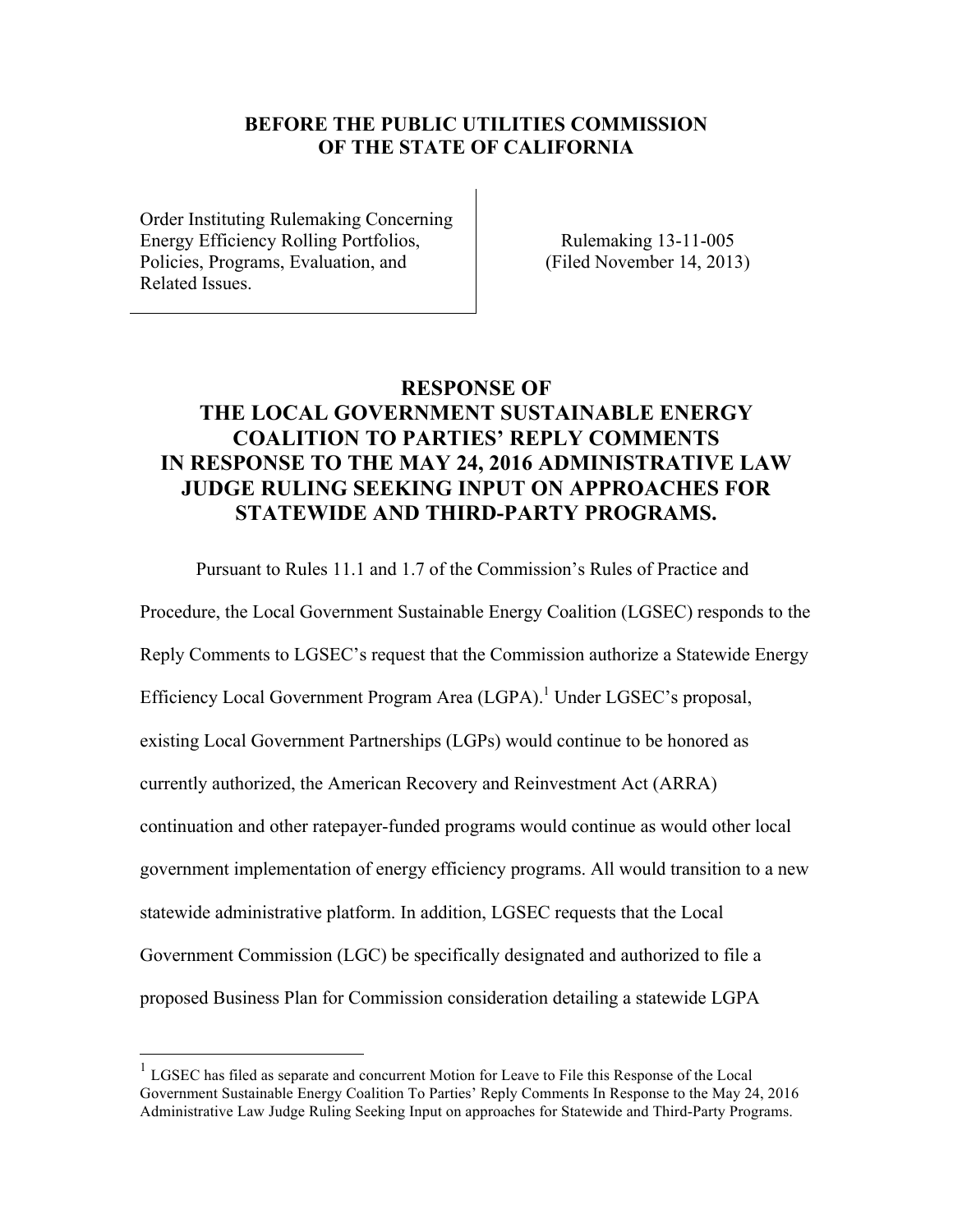administration structure that would be overseen by the LGC. LGC would act as the single lead program implementer under contract to a single lead IOU program administrator, as the ALJ Ruling (Ruling) sets forth in its definition of "Statewide." (Ruling at page 3.)

#### **I. REPLY COMMENTS**

# **a. LGSEC's Proposal Accommodates the Existing Local Government Partnerships and Preserves the Use of Locally-Tailored Approaches to Local Government's Customer-Facing EE programs.**

LGSEC's proposal to establish a statewide Local Government Program Area to be assigned an IOU funding administrator and authorize LGC to file a business plan outlining a full implementation proposal has met with opposition from the four IOU's and some local governments entities currently participating in LGPs throughout the state. Their comments raise important concerns that warrant response.

Pacific Gas & Electric Company (PG&E) reduces LGSEC's stated purpose for its proposal to "coordination and administration of existing LGPs" and criticizes the proposal claiming it "significantly discounts the progress PG&E LGPs have made over the last ten years." As an alternative to LGSEC's proposal, PG&E recommends that parties use the Coordinating Committee and Public subcommittee to air suggested improvements in LGP administration and implementation. (PG&E Reply Comments at pages 5-6) San Diego Gas & Electric Company (SDG&E) also describes the success of its existing LGPs and questions whether LGSEC's proposal aligns well with the local approach SDG&E's LGPs employ. (SDG&E Reply Comments at page 3.) SDG&E questions whether local governments currently participating in SDG&E's LGPs would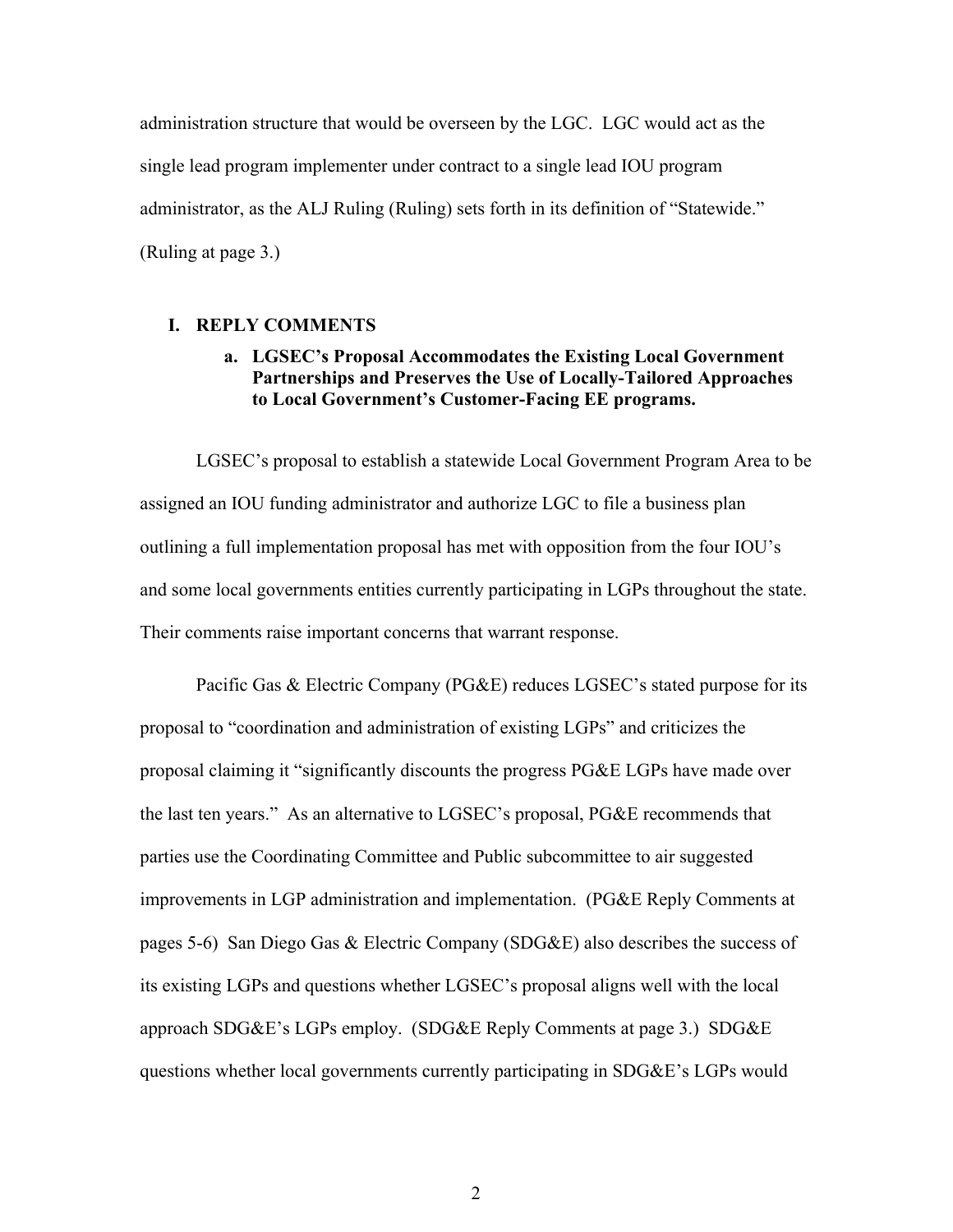qualify for programs offered under the LGSEC statewide proposal. (SDG&E Reply Comments at page 4.) Similarly, SCG points to the comments by some of LGSEC members expressing concern that a uniform, statewide approach runs counter programs tailored to local needs. Southern California Gas Company (SCG) suggests that any "best practices" inventory and implementation statewide is already being performed by the State Energy Efficiency Collaborative (SEEC) and therefore the proposal does not add anything. (SCG Reply Comments at page 6.)

LGSEC's proposal to establish a statewide LGPA encompassing all local government programs would alleviate all these concerns. First, the LGSEC proposal addresses specific, concrete problems arising with IOU-administered energy efficiency programs, some of which are LGPs. (LGSEC Comments, pp. 5-11). First, existing, currently authorized LGPs would continue. LGPs are all implemented via contracts between local governments and the IOUs. The terms of these implementing agreements vary drastically between IOU's, within single IOU service territories and between different local governments within the same program. Thus, local governments partnering with IOUs face regular uncertainty with respect to the scope and longevity of their programs. LGSEC's proposal can provide the coordination, budgeting, and transparent funding allocation criteria across programs now lacking under the current patchwork of IOU EE offerings. It is clear that the concerns regarding "uncertainty" of the future of current LGPs is present today and in many cases, may be greater under the status quo of current LGP contractual agreements than under a standardized, statewide approach to the new LGPA.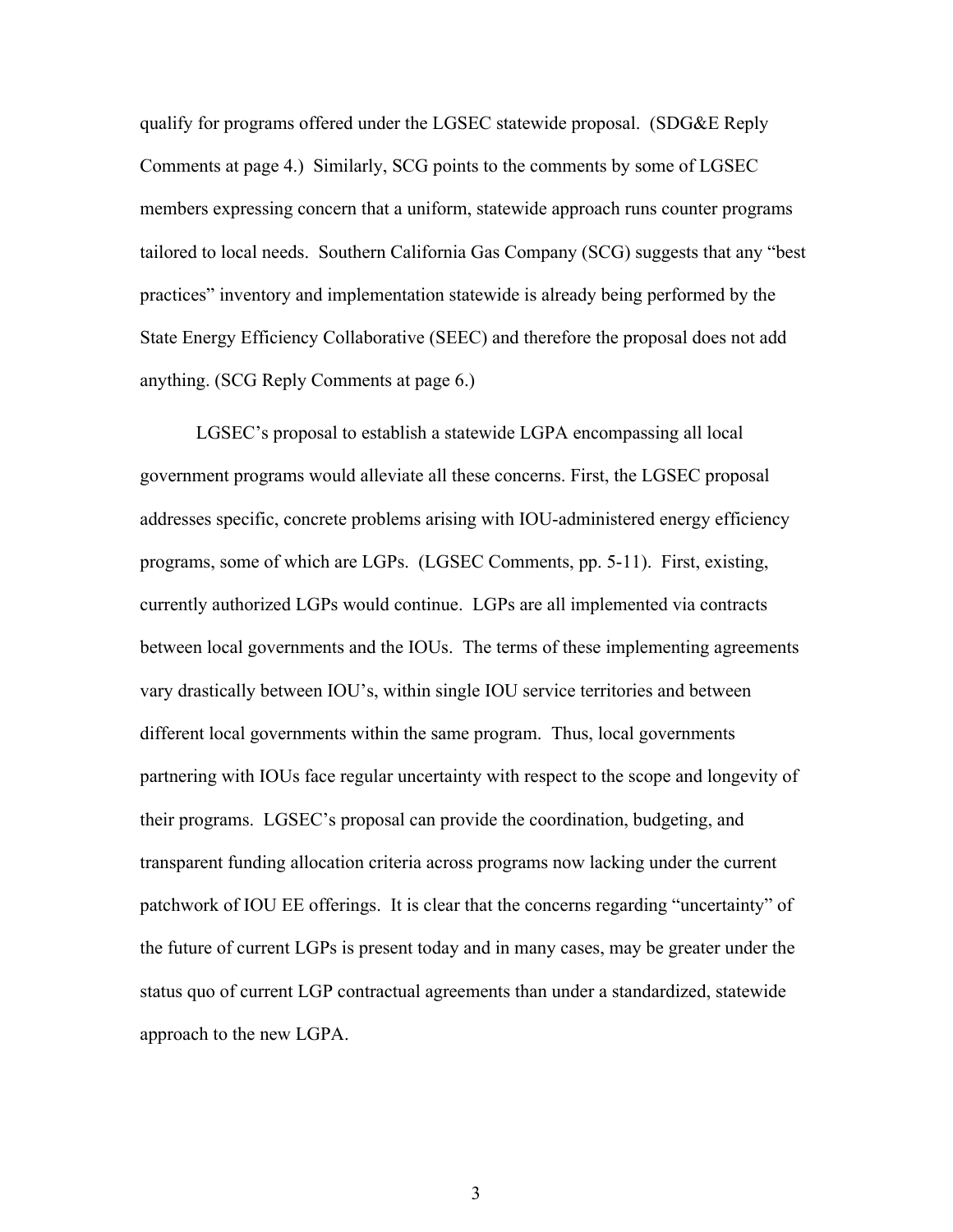Under LGSEC's proposal, predictable budgeting, funding criteria and program design would eliminate the current vulnerability to short contract terms with uncertain renewal potential, or unilateral IOU decisions to shift or cut program budgets. Contract terms remain limited even after D.14-10-026 approved the 10 year Rolling Portfolio to prevent the stop/start nature of shorter cycles. Contract negotiation typically takes several months and often is not completed until well after the start of a new year. In turn, the non-IOU program administrators cannot enter into contracts with their vendors until after the IOU contract is executed causing further potential delay in program implementation. These issues highlight the fact that the status quo of LGP contracting is rife with uncertainty right now. The LGSEC statewide LGPA proposal targets elimination of these IOU-program administrative problems to create greater certainty for local governments and better program outcomes.

 As the ALJ Ruling noted: statewide programs ideally would be designed to have long-term strategies and could also pursue market transformation over a period of at least five to ten years, to allow for continuity in program delivery and planned evolutions during the life of the program, including data needs to track programs." ALJ Ruling at page 4. In contrast, current LGPs have contract terms that vary from utility to utility and even within one utility between LGPs. SCE and SCG have only been executing one year agreements for the past two years. SDG&E just this year executed five year agreements. PG&E varies between one and three years. This situation is working well in the short run, but only for a subset of local governments with the most favorable terms. LGSEC's proposal would do nothing to undo those agreements. However, the lack of consistency represents an equity concern between similarly situated public entities, their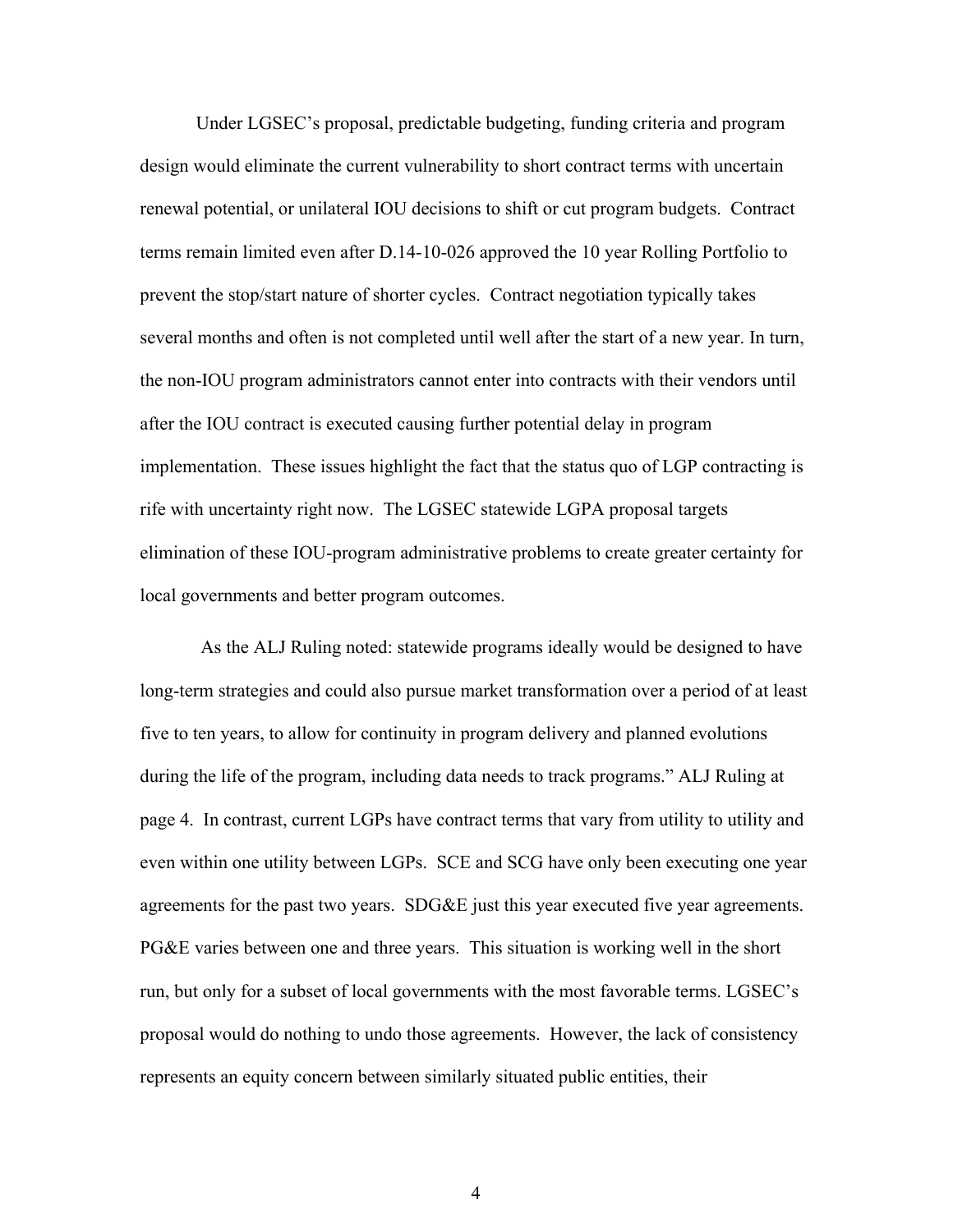constituencies and between public entities in different utility service areas. Funding eligibility and processes often vary not just by IOU, but within IOU territories by program or LG participant. In contrast, a single program implementer could develop standard eligible categories and criteria for funding that will implement programs local governments are best positioned to provide their communities. Current IOU LG EE programs lack coordination and consistency in design, measurement and verification and cannot be linked to long-term energy, GHG goals and other local government mandates. As well as the current LGPs perform, they cannot achieve the Commission's long-term objectives for continuity, market transformation and data tracking targeted through the Ruling's proposed statewide program design.

Current IOU programs are often overly prescriptive in terms of qualifying measures and target installations. IOU programs for LG EE are often limited to public sector retrofits or promoting small business IOU incentives. This inhibits innovation and performance and fails to fully engage the attributes that local governments can bring to program design and implementation. A single local government program implementer would allow local governments to engage their special characteristics to support state climate and energy goals without the filter of IOU priorities that may favor short-term energy savings to long-term or large-scale market transformation. Simply put, the existing array of IOU LGPs is not optimal for the rapidly-evolving role of local government in the energy sector that takes "bottom-up" integrated demand-side management, climate action, sustainability and adaptability and local energy use reductions as an integrated policy mandate. "Silo-ed" individual measures, defined from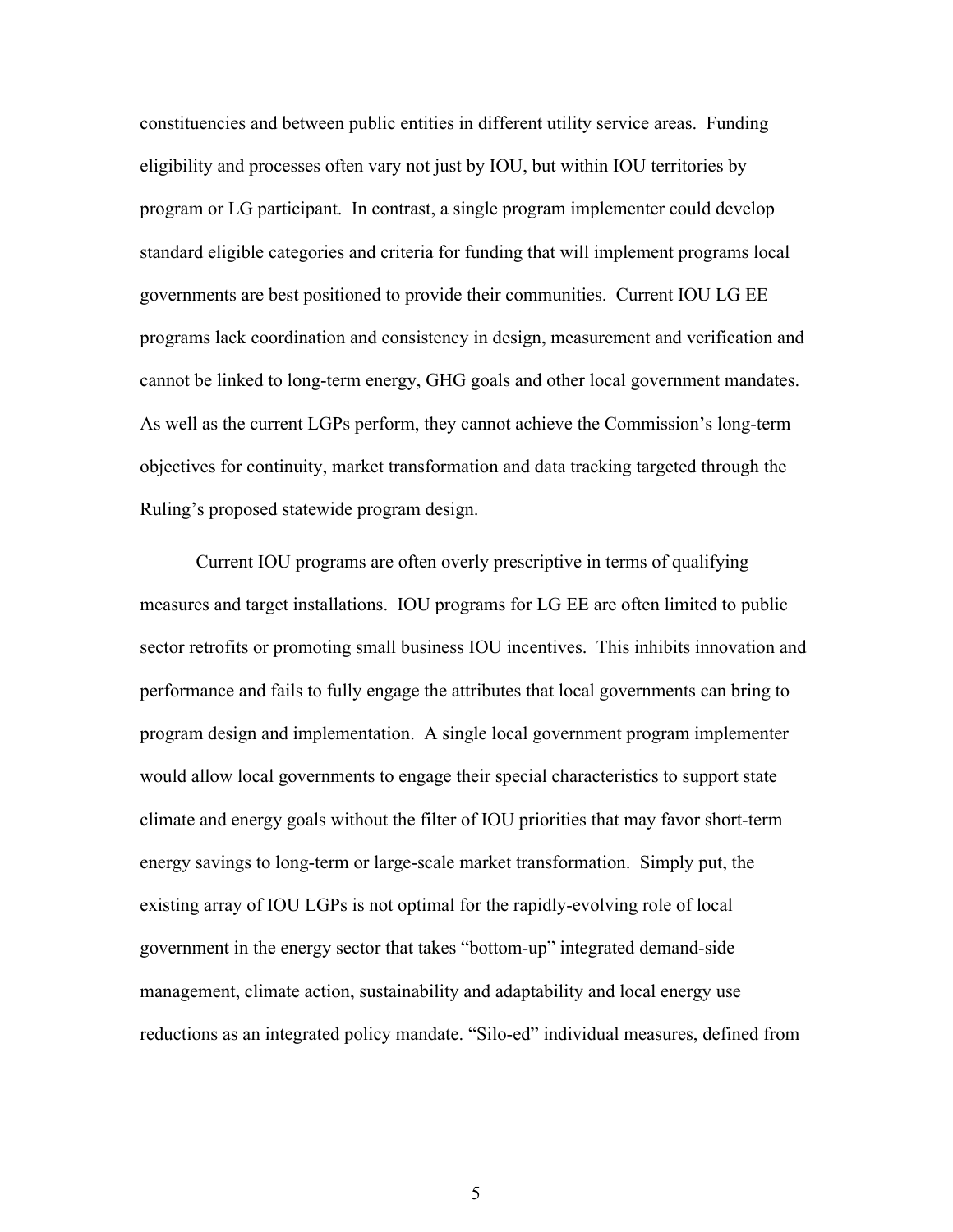the top-down by the utilities are not adequate to fulfill either local government energy initiatives or the Commission's new energy efficiency goals.

It is instructive to remember that the entities voicing a desire to preserve their current delivery under LGPs are organizations that have already brought multiple jurisdictions together to overcome the limitations of participation in single utility, onesize-fits all EE program offerings. Regional organizations such as San Joaquin Valley Clean Energy Organization (SJVCEO) demonstrate why coordinated administration is needed. Faced with the need to serve local governments with different EE offerings in different IOU service territories, SJVCEO serves as lead local implementer of the Valley Innovative Energy Watch (VIEW), a three utility, 13-municipality LGP and of an SCE LGP for a five city Eastern San Bernardino County Region called the High Desert Regional Energy Leader Partnership. SJVCEO formed a separate non-profit entity to bridge the three utility EE programs and provide a coordinated, locally-tailored program through its unique contractual arrangement. LGSEC's proposal is no threat to this arrangement as it would be retained for the terms of its underlying contracts. But more importantly, LGSEC's proposal seeks to scale this coordinated approach statewide.

 The Energy Watch and associations of governments have similarly stepped in to provide additional coordination, aggregate benefits where possible, streamline administration and straddle multiple IOU service territories. LGSEC envisions that expansion of these strategies at the statewide level will bring similar regional action benefits to all California local governments while targeting additional efficiencies through statewide coordination, lower cost program delivery and more equitable participation potential for hard-to-reach or harder-to-serve communities.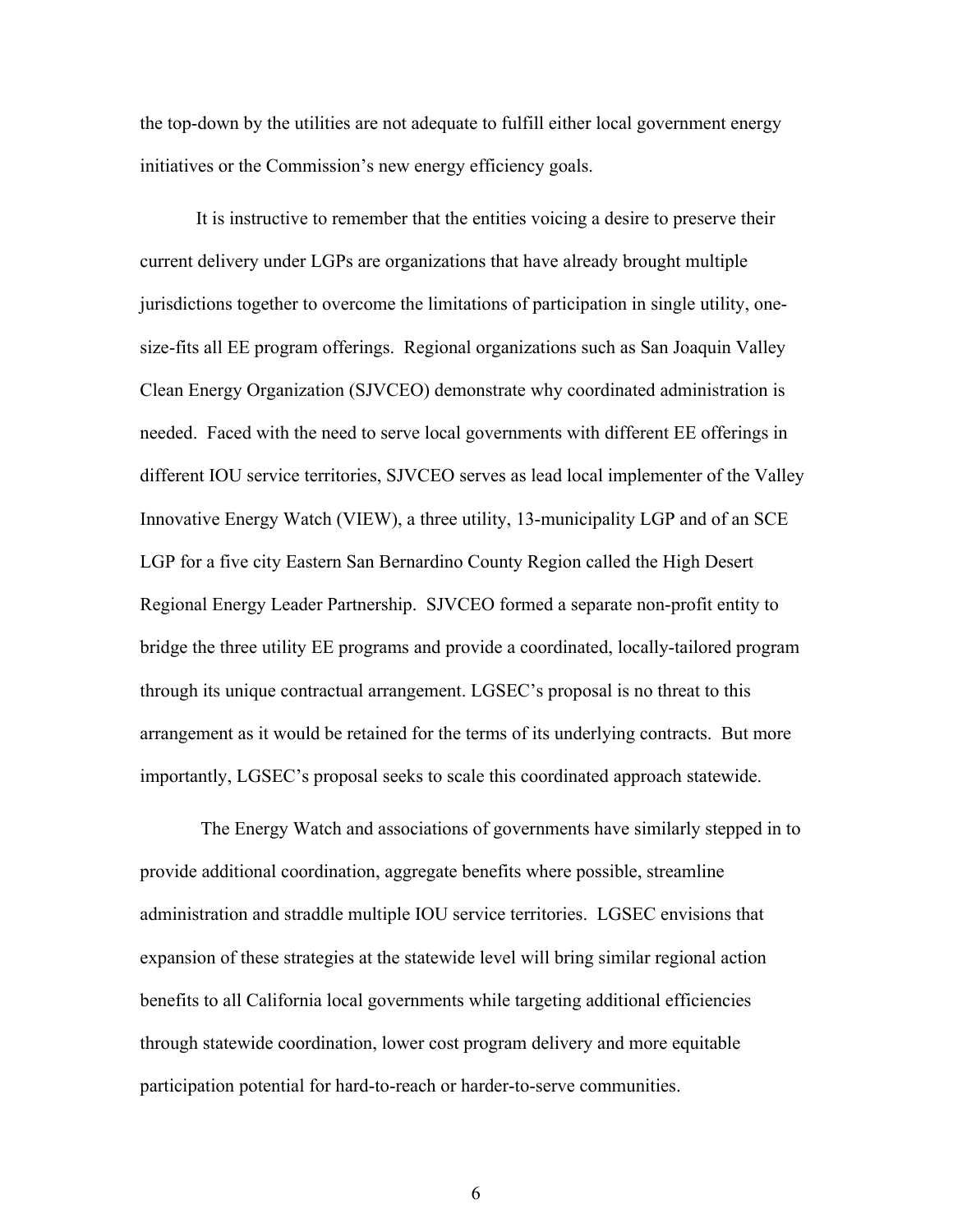Finally, LGSEC's statewide proposal has the support of other members that operate across multiple IOU service territories, e.g., Santa Barbara and San Luis Obispo **Counties** 

### b. **LGSEC's Proposal would coordinate but not eliminate locally tailored, customer facing program design and delivery.**

Several parties take issue with LGSEC's proposals for statewide programs because of a concern about losing opportunities to provide localized approaches to engaging participants in downstream statewide programs. (See, e.g. AMBAG at page 16, ABAG, pp 2-3, Sierra Business Council, pp. 1-2, East Bay Energy Watch, pp 4-5. ) Each of these commenters has an existing LGP with PG&E that would not change under the LGSEC Proposal.

LGSEC has requested that the Commission authorize the filing of a business plan detailing its proposal. These are anticipatory concerns without basis in the current proposal. To the contrary, LGSEC proposes that the LGPA business plan will be the product of active engagement with all interested stakeholders and the strategies for developing locally tailored programs utilizing existing resources will be fully developed at that time. This will provide a higher level of predictability than that which currently exists for IOU LGP EE programs where local governments often have limited input on programs operating within their jurisdictions before an IOU's Business Plan or Program Implementation plan is approved.

TURN's proposal for an all third-party provided statewide EE program met similar concerns. TURN pointed out that such concerns could be answered by including discretion for a single statewide implementer to in turn hire subcontractors, or to contract directly with multiple implementers offering local or regional expertise or specialties in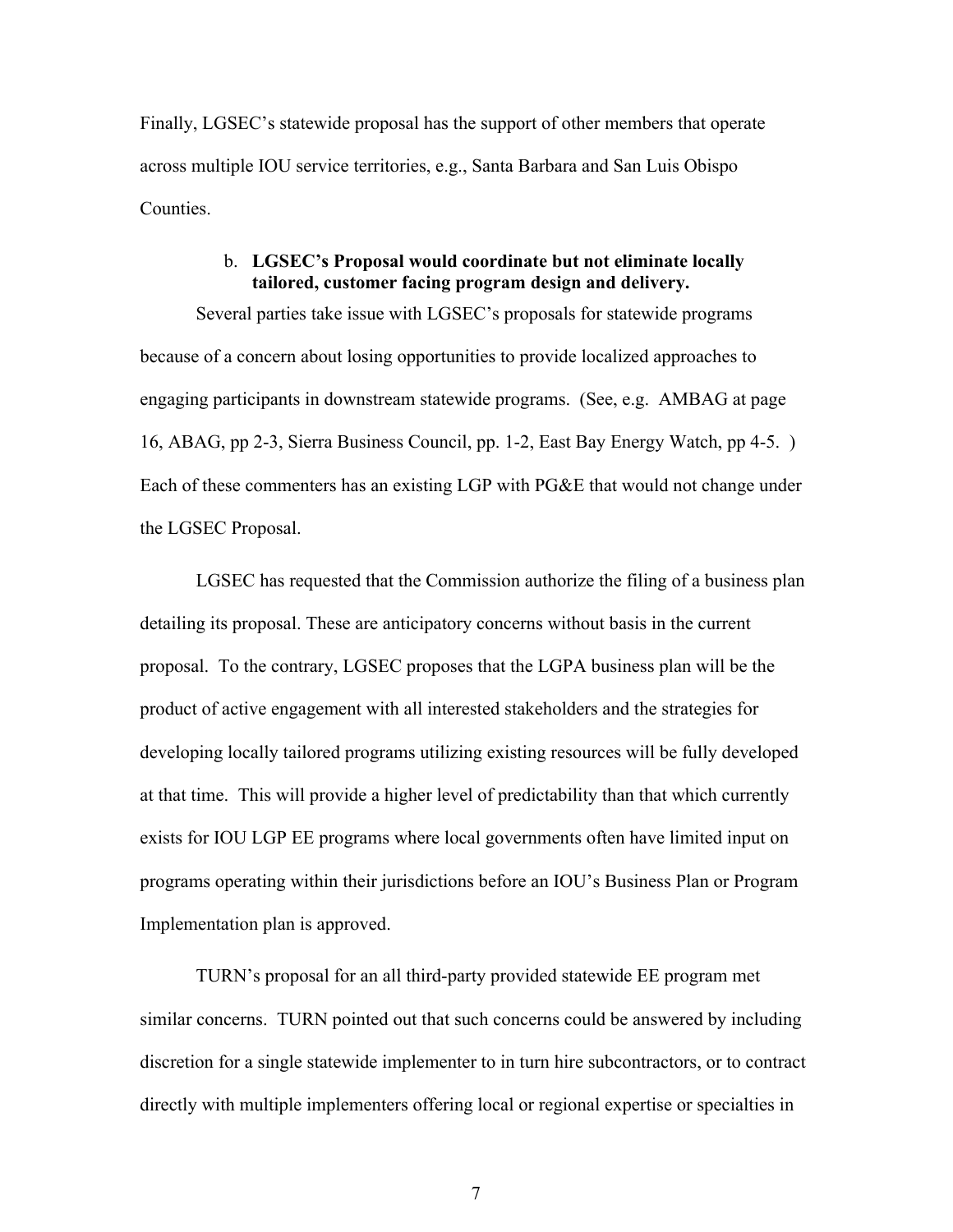the market(s) to be targeted. (TURN, pp. 13-14). It is conceivable, in the LGSEC proposal context, that the utilities could offer such services to the single state implementer, as appropriate. The utilities could continue to locally support highly functional, existing LGP programs as an unbundled service under a statewide LGPA administered structure.

The IOU comments tout the success of long-term local relationships through their LGPs. SCE describes its view that "local governments are influenced to participate in EE programs by local PAs through strong existing relationships that have been fostered for many years." (SCE Reply Comments at page 4.) PG&E laments that LGSEC has "discounted their LGP's successes to date" and sees LGSEC's proposal as a threat to continued success through the new statewide LGPA specific program. (PG&E Reply Comments at page 5.) LGSEC submits that the very successful, locally-tailored programs that are implemented through community connections are successful due in large part to the inherent strengths of local governments within their respective jurisdictions independent of IOU program support.

 It is time that local governments are recognized as a unique and discrete energy efficiency program area. Local governments share a number of unique advantages that can help encourage adoption of energy efficiency actions that other non-local government program implementers, including the IOUs, are not as well suited to achieve. For example, local governments:

> • Are typically large energy consumers that own and operate highly visible public facilities with significant potential for energy savings. Local governments tend to be highly motivated to lower tax payer-funded operating costs, and highly interested in modeling energy leadership and best practices in their communities;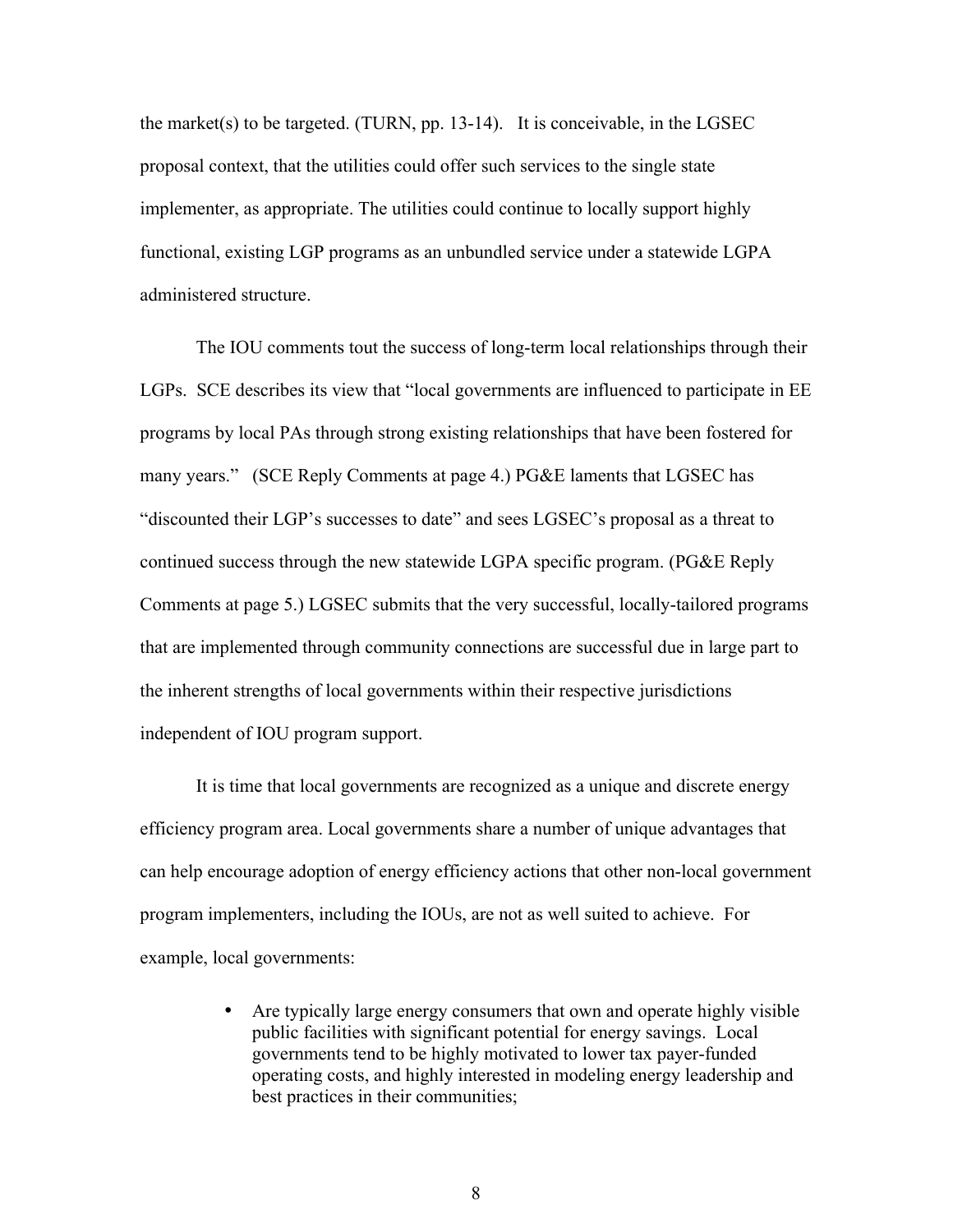- Are implementing climate action plans and policies that can stimulate energy efficiency actions
- Advance direct and reciprocal benefits between energy efficiency programs and a broad range of priority duties and mandates, including economic stimulus and job creation efforts and goals, public health initiatives, water conservation, sustainable transportation and emergency preparedness and response programs
- Are afforded special authorities and powers (e.g., tax collection, lawmaking, code enactment as well as enforcement, permitting and planning) that can accelerate the adoption of energy efficiency measures.
- Are governed by democratically elected bodies to represent the unique interests of a specific geographical boundary and can use its unique vantage point to develop programs that are integrated with unique issues, characteristics and obstacles of a particular community (including hard to reach markets)
- Offer a trusted and familiar service brand that may be more appealing to individuals and businesses that may not trust their energy provider or other third-party implementers. As a trusted community service provider, local governments also allow for effective outreach and customer service by maintaining a consistent local presence and several touch points with community members.
- Have the ability to maintain long-term relationships with local community leaders, elected officials, other governmental agencies, customers and private sector actors within local markets.

LGSEC emphasizes that these advantages help local governments implement a wide variety of programs, which are not limited to "public sector" facility retrofits, but may range from local outreach, to code development and enforcement, technical assistance and innovative financing programs. There is nothing about the proposed statewide approach to program delivery that would eliminate the ability to utilize inherently local characteristics either in design or "last mile" program delivery. Almost by definition, local government programs will retain their community-specific character.

# **II. LGSEC URGES THE COMMISSION TO AUTHORIZE LGC TO BE THE CONTRACT LOCAL GOVERNMENT PROGRAM AREA IMPLEMENTER. IN THE ALTERNATIVE LGSEC DOES NOT OPPOSE**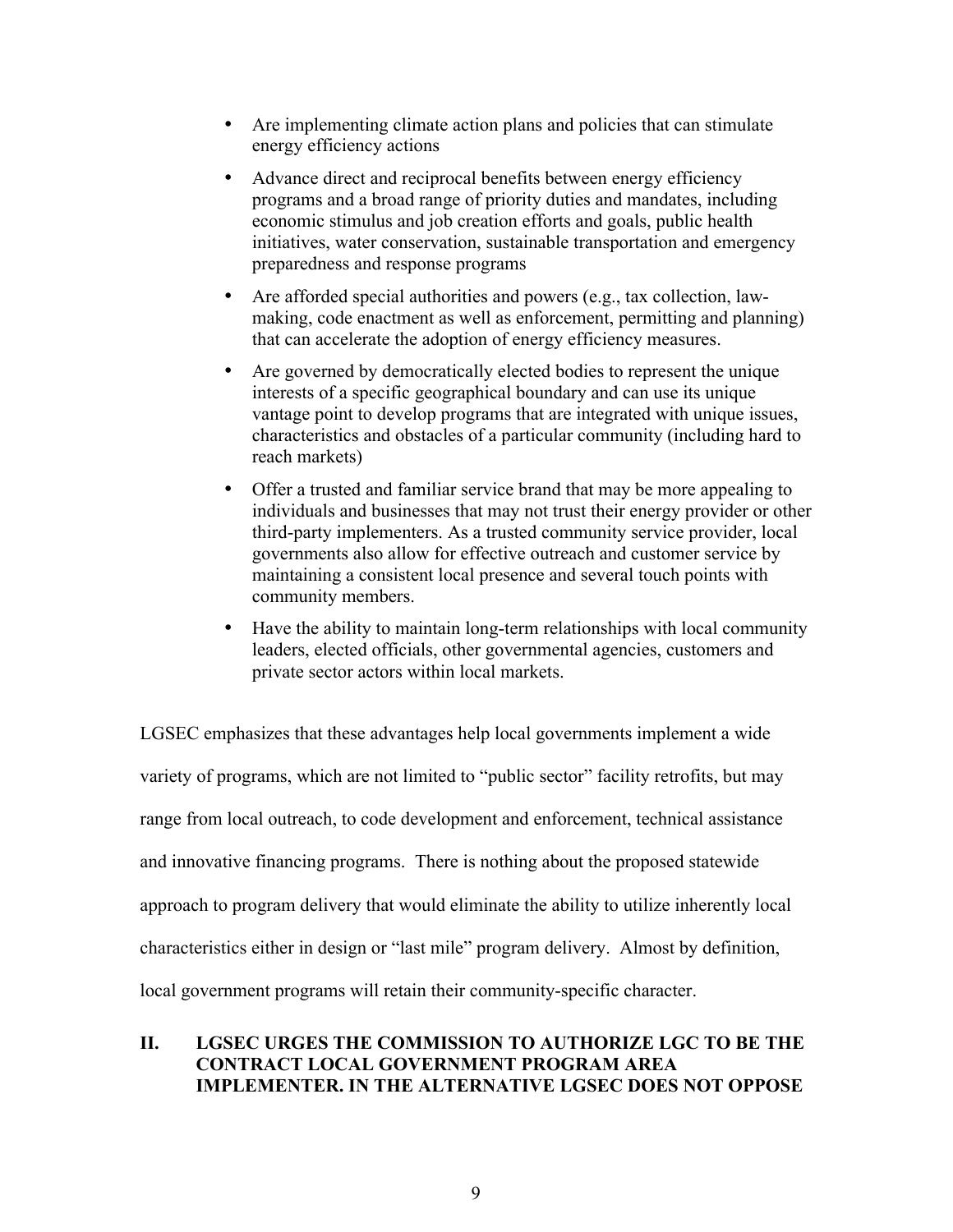### **A COMPETITIVE SOLICIATION PROCESS AND IF ADOPTED BY THE COMMISSION, LGC WOULD PARTICIPATE.**

LGSEC requested and won LGC's Board approval to prepare and submit a Local Government Program Area Business Plan to implement the proposal presented in this proceeding should it be authorized. It was important to both LGSEC and LGC that this proposal include the means with which to achieve its goals. The proposal could well founder, even if adopted, without assurance to the Commission that an appropriate and qualified entity, such as LGC, stood ready to fulfill the objectives of the proposal. LGSEC provided ample support for choosing LGC given its longevity, its core expertise implementing similar programs on both a local and statewide level and its track record as a skilled and accountable advocate for California local governments, representing their collective interests as its mission. (LGSEC Opening Comments, pp. 11-14.)

SCG and others have questioned the appropriateness of authorizing LGC to contract with the single IOU PA to administer and implement the statewide LGPA without conducting a competitive solicitation process. (SCG Reply Comments at 6.) While the Ruling calls for the IOUs to retain a single implementer under a solicitation protocol to be included in their energy efficiency business plans, it notes exceptions and existing precedent for direct contract assignment. Third-party, non-utility statewide administrators without a prior competitive solicitation referenced are CAEATFA for New Finance Offerings and CSE for Marketing, Education and Outreach program areas. (Ruling at page 8.) The parties calling for such a competitive process have not produced any prior decision or other citation requiring such a solicitation. Clearly, the Commission has the discretion to authorize LGC's assignment. However, should the LGPA be adopted, LGSEC has no objection to a competitive solicitation, if the Commission found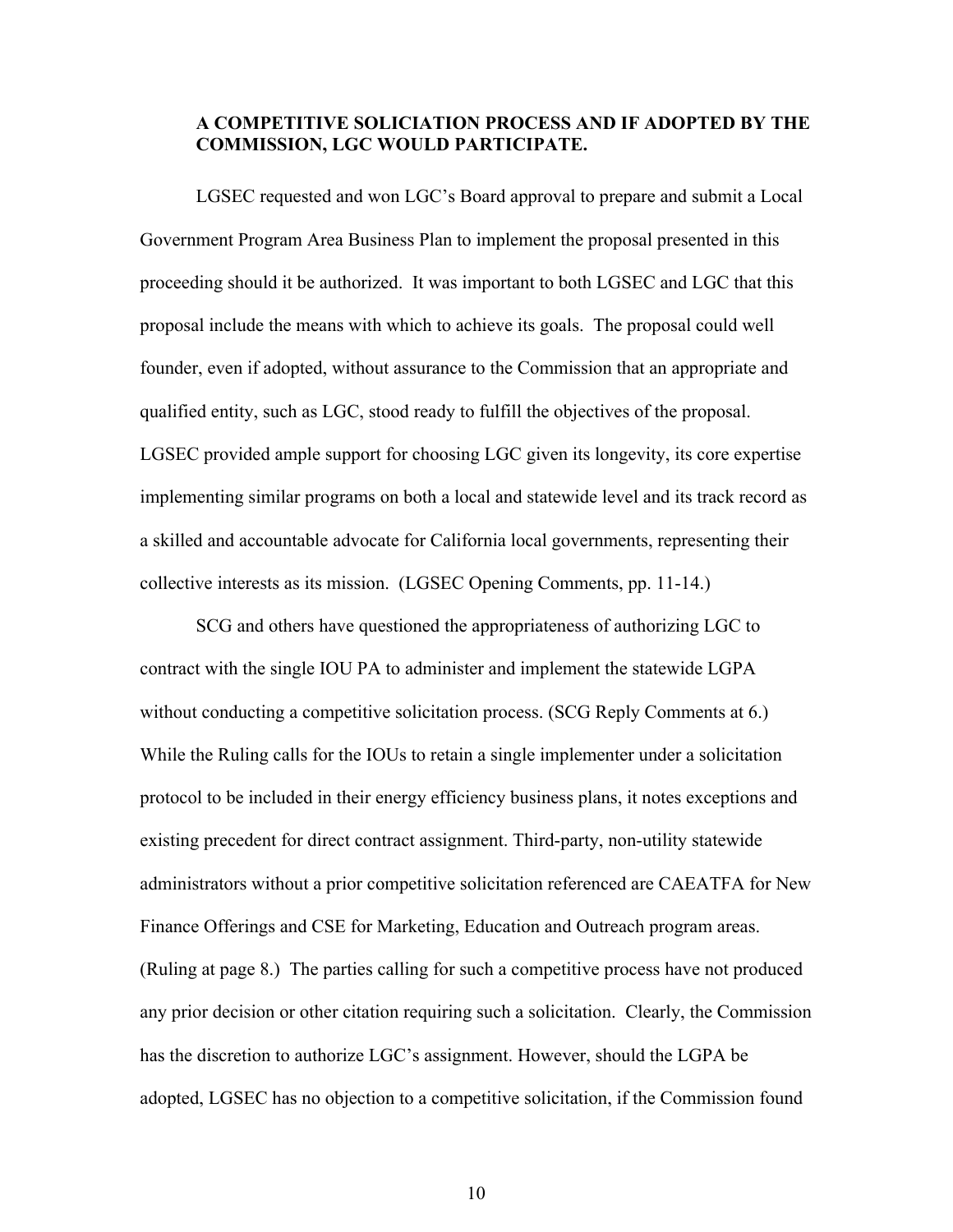it appropriate. If the Commission conducts such a competitive solicitation, LGC would participate.

#### **III. CONCLUSION**

For all the foregoing reasons, the Local Government Sustainable Energy Coalition (LGSEC) respectfully requests that the Commission authorize a single, statewide Local Government Program Area (LGPA) and assign a single investor-owned utility Program Administrator as the funding and contract administrator. LGSEC urges the Commission to designate the Local Government Commission (LGC) as the single LGPA program implementer under contract to a single IOU program administrator. Further, LGSEC requests that the Commission authorize LGC to file a Business Plan to provide a LGPA Implementation proposal for the new LGPA under contract with the IOU PA. Additionally, LGSEC requests that the Commission specifically authorize the continuation of current Local Government Partnerships and locally-run ARRA continuation programs for the term of current authorization without prejudice to possible renewal beyond current termination dates as appropriate.

Respectfully submitted,

 $\mathbf{By:}$ 

Howard W. Choy

 Howard W. Choy Chair, Board of Directors Local Government Sustainable Energy **Coalition**